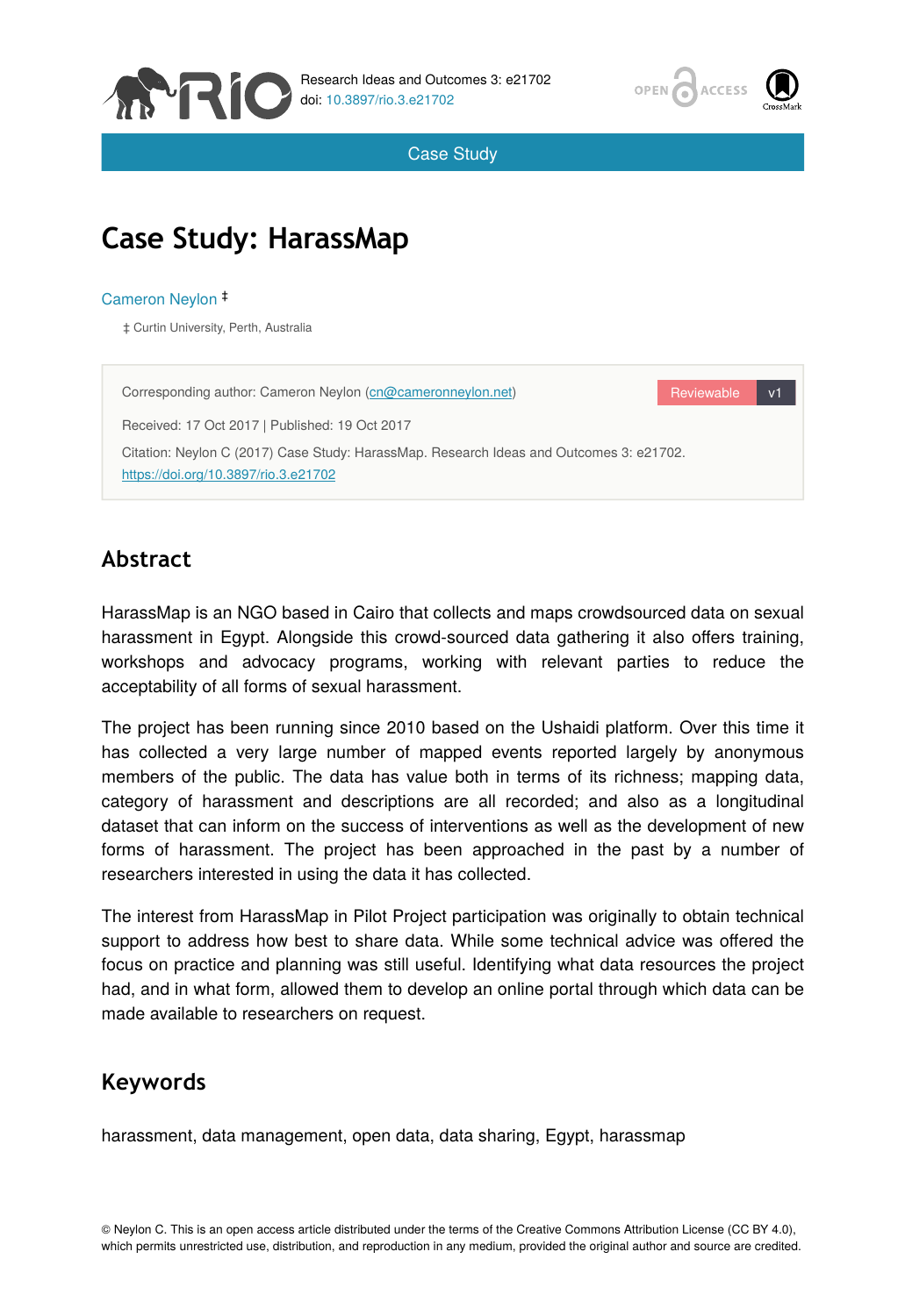#### **Main Findings**

[HarassMap](https://harassmap.org/) had a well structured data set and an interest in making it available. The main blockage was a way of monitoring and managing use, which is of concern for an advocacy organisation, and being able to manage the overhead. Both elements tended towards the conclusion of a managed access local data store that could be made available for researchers. The different in culture between an advocacy NGO and a research performing organisation such as a university was a subtle but consistent issue throughout.

- Policy design and implementation need to consider the different types of organisations that a funder supports.
- Projects express a wish to retain control over access to and use of the data they produce. This is a stronger impulse for advocacy-focussed projects where the agenda of a downstream user may be opposed to that of the organisation.
- Limited technical capacity and experience creates challenges for selecting, designing and implementing data sharing platforms and tools.

#### **Awareness and pre-existing capacity for managing and**

#### **examining data**

The project team at HarassMap utilises an existing open source platform, Ushaidi [\(https://](https://www.ushahidi.com/) [www.ushahidi.com/\)](https://www.ushahidi.com/) to collect and manage data. This means that the data was structured to begin with. However there was limited experience with data management planning or consideration of archiving and preservation. As a project no based in a university or research institution there were differences in experience and culture, particularly where requests for data access came from research institutions.

There was also limited technical experience in managing online systems for data sharing and management. This was the initial motivation for engagement with the Pilot Project. This made it challenging to make choices on platforms and systems for data sharing and availability. In common with Derechos Digitales the engagement with open culture and open source movements is also associated with the application of Creative Commons licenses, with the apparent intent to cover data usage as well. Given the limitations for CC in application to data (Creative Commons Wiki Contributors 2013) this points to potential benefits for guidance on choices for data licensing.

#### **The development of data management plans**

The process of developing the DMP took some time. This was in part due to a range of people from the NGO being involved in the process and also in part due to the realisation of the expanding set of digital objects that perhaps should be covered. The local inexperience was also a contributing factor.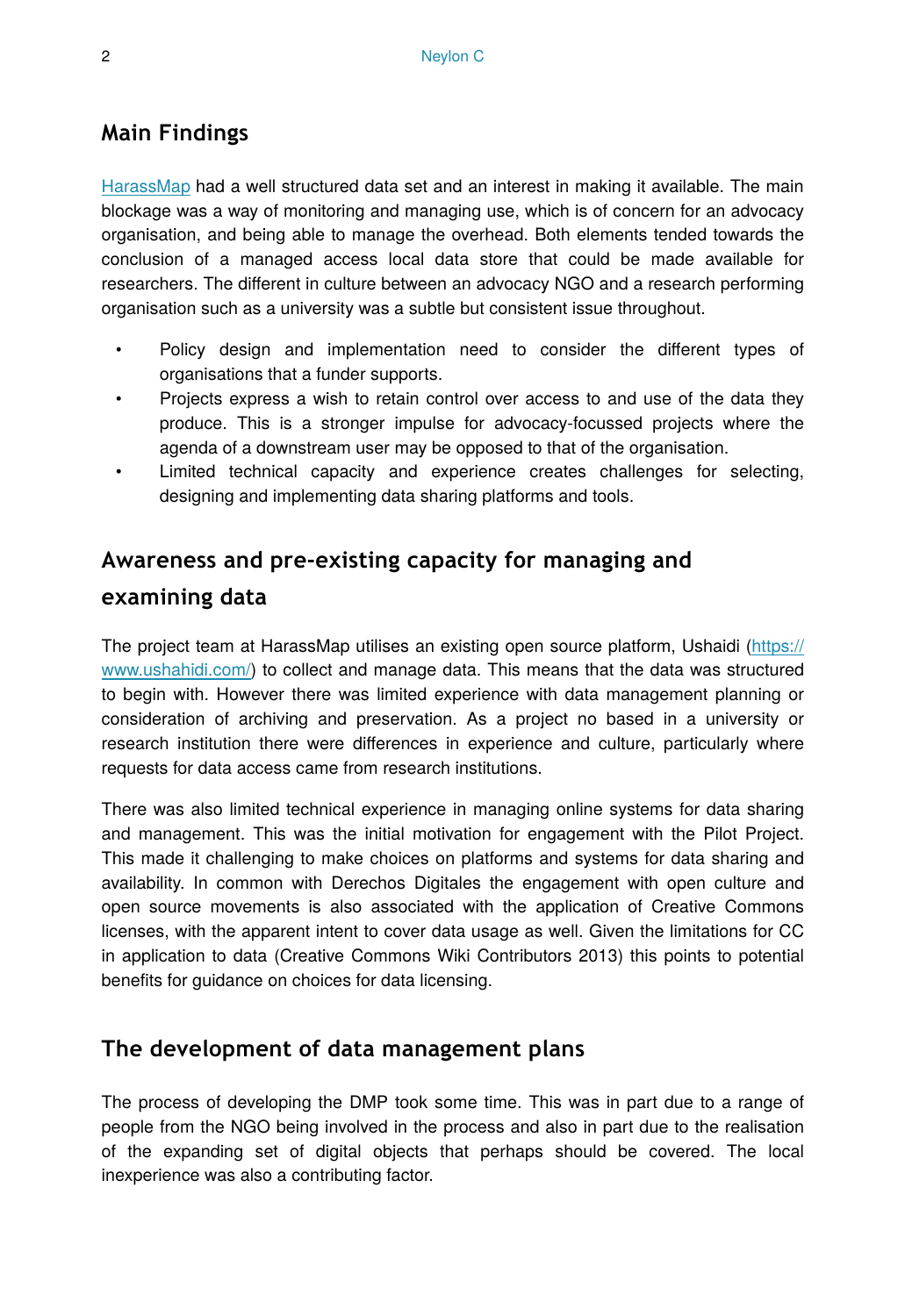The DMP itself focuses mainly on replication and availability via a local server (Wael 2017). This enables local control over the data, addressing concerns with potential misuse, but also raises issues of long term preservation and continuity.

## **Tools and systems: Experience of use in developing world context**

The online tools were adequate for the task of generating a DMP. It was noted that the questions were confusing, and also not appropriate for a retrospective planning process (). The design of the tool for use during the grant submission process was a potential issue. There was also limited interest in updating or modifying the DMP as a result of further work or changes in plan. For instance the initial intent was to clean up and make available data from a limited time period, however after the initial cleanup it was decided to continue this for all available data.

#### **Challenges of implementation and data sharing**

There were a number of issues to navigate with respect to large scale data sharing and management. One was the need to go back and clean up existing data resources. While these had been collected there was limited thought given to re-use as opposed to updating the existing online map. The DMP process highlighted issues of ongoing management and it was stated that there was an intent to change practice to manage this cleanup process earlier in the data collection process. There was evidence of a difference in culture between the capture of data in an NGO context and the collection of data resources in a research context.

The choices over what platforms and approaches to use to share data was also a challenge. The NGO has concerns over misuse of the data and there was a strong desire to maintain control over access. This was seen as a benefit both from the aspect of control, but also as a way of being able to report on downstream users to funders. The choice was made to commission a server to make the data available. This means the NGO retains control but also places the burden of maintenance with the project. The question of central provision for data sharing and/or archival and whether it is efficient for individual projects to develop their own infrastructure is seen across the case studies. The benefits of gaining experience in technical provision in a local context need to be balanced against the risks of data loss, potential lack of local expertise for server management, and potential efficiency gains of centralised provision.

A final issue related to language. The text and audio reports of harassment are in a mixture of Arabic and English. The simple data platform that was commissioned did not include sufficient resources to enable search across both language sets. This is in some ways a minor issue as a user can use search terms for both languages. However it illustrates the challenges of discoverability for data resources in non-English languages.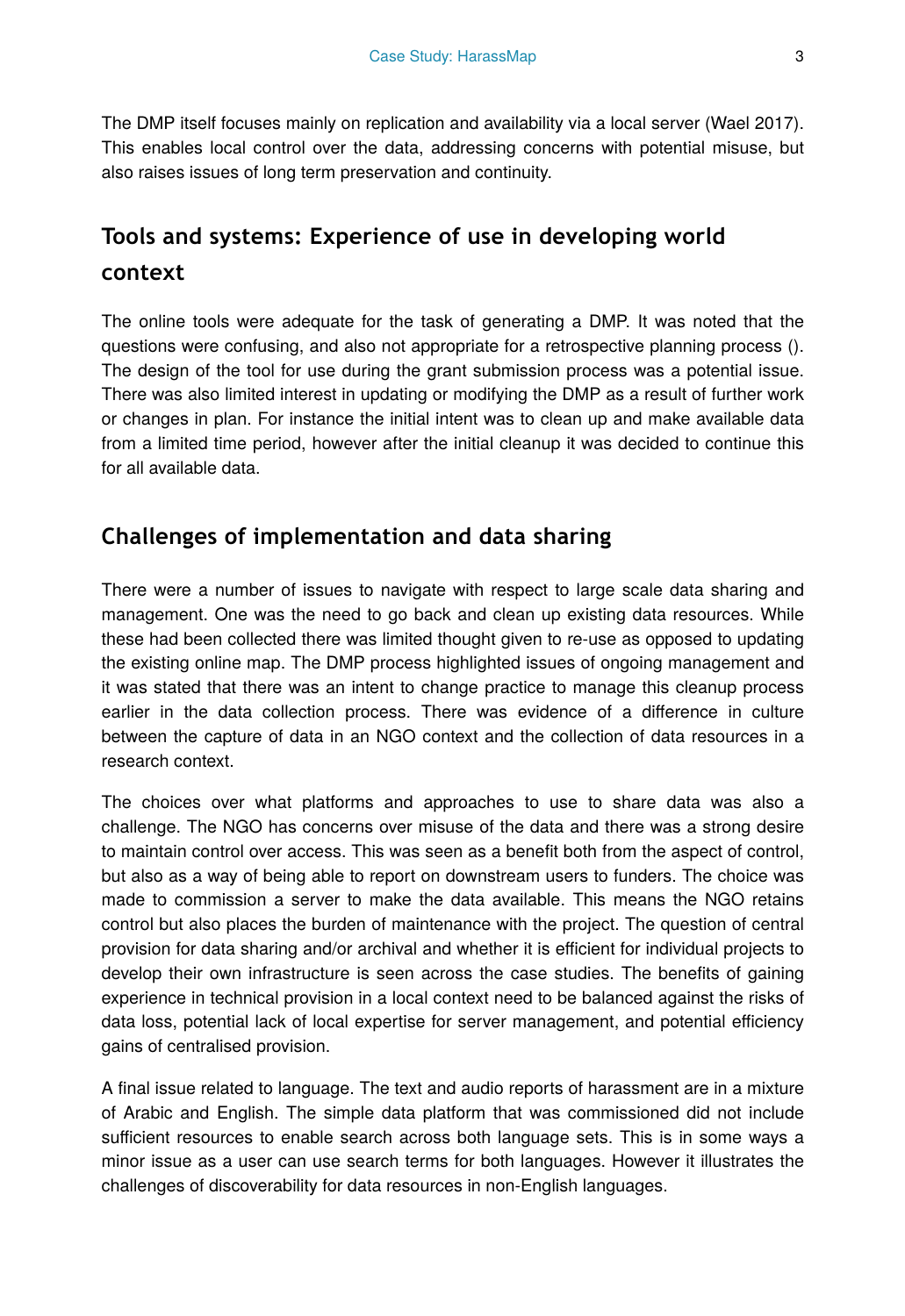#### **Changing culture and the role of policy**

HarassMap is an advocacy focused NGO with a specific agenda. This creates a context different to that which most data management and sharing policies have been developed. Differences in thinking about the data and its uses emerged throughout the pilot project. In this sense the conventional nature of a generic DMP had a role in transmitting the assumptions and culture of a research project. This may be of value for consistency from a funder perspective but may not be appropriate where there are a diverse set of grantees. Most tools and training resources for data management are built with the assumptions of conventional research funders providing grants to universities and other research performing organisations.

The project contact did note benefits from engaging with the process, including a new awareness of the scope and benefits of good data management practice. Benefits that were noted included thinking about the data management process as a whole, considering whether the crowdsourcing tools were collecting sufficient information, and considering the different data assets being produced, from raw through to cleaned and processed data.

Unusually compared to the other projects it was not felt that engaging with the DMP process at the beginning of the project would have been useful (see notes of Data Management Interview, in the project dataset, Neylon 2017). There was felt to be a need to explore the tools and data being collected before a detailed planning process would have been valuable. In part this appears to be related to the cultural differences to traditional research performing organisations noted above. An emphasis was placed on the iterative nature of the process of improvement and analysis.

The role of funder policy in this case provided a stimulus but the impulse to engage was driven mainly by an existing interest in managing sharing with other researchers. Both the HarassMap and Derechos Digitales case studies point to issues of how the diversity of IDRC grantees can be supported by policy and infrastructures.

#### **Grant title**

Exploring the opportunities and challenges of implementing open research strategies within development institutions (Neylon and Chan 2016).

#### **References**

- Creative Commons Wiki Contributors (2013) Data. [https://wiki.creativecommons.org/](https://wiki.creativecommons.org/wiki/Data) [wiki/Data](https://wiki.creativecommons.org/wiki/Data). Accessed on: 2017-10-10.
- Neylon C (2017) Dataset For Idrc Project: Exploring The Opportunities And Challenges Of Implementing Open Research Strategies Within Development Institutions.